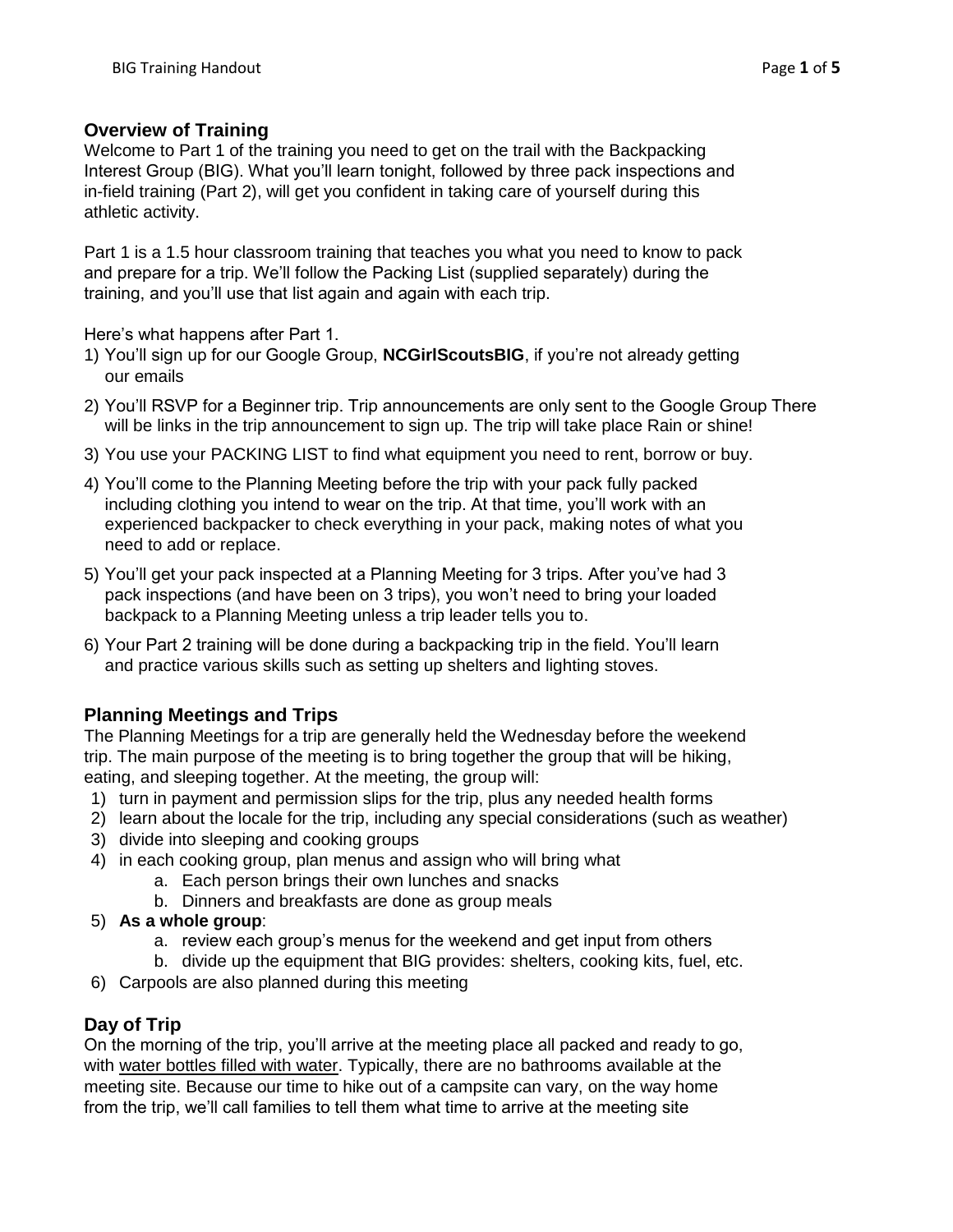(typically early to mid-afternoon) for pickup.

#### **Equipment Summary**

These notes provide guidance to parents and girls unfamiliar with backpacking equipment. Our backpacking group provides shelters and all cooking equipment, which are returned at the end of each trip. **See Equipment Details for more on each item.**

#### **Backpack**

Backpacks come in two varieties. External frame backpacks have a visible metal frame on the outside, while internal frame backpacks have an internal frame that frames a large pouch. Internal frame backpacks are more common.

Our backpacking group has internal frame backpacks we can loan. We cannot guarantee we have enough for everyone, but please let us know in the trip invite if you want to borrow. We strongly recommend trying a pack before buying it.

Whether buying, borrowing or renting, make sure the pack fits you. Try it out with some weight before you use it on a trip. Trip leaders can help you adjust the hip belt and shoulder straps at the Planning Meetings or if necessary, on the trail.

### **Sleeping Bag**

A mummy style, lightweight bag is required. The mummy shape, vs. rectangular, has the best warmth to weight ratio. We backpack in rain also, so down fill is not recommended because when it gets wet, it loses its ability to keep you warm.

### **Sleeping Pad**

A closed-cell foam sleeping pad is recommended. The closed-cell construction will not absorb water. These pads either roll or fold for carrying. Pads used for workouts are not suitable. A three-quarter-length pad is fine and weighs less.

### **Boots**

Hiking boots are not required unless you are attending a long summer trip. Until then, sturdy sneakers or other athletic shoes with good support and a non-slip grip will be adequate for our Bay Area trips. However, hiking boots will keep your feet drier in the rain.

### **Warm Shirt/Jacket**

Our group commonly uses wool or fleece as an outer layer for keeping warm. We recommend combining this with a waterproof nylon shell. Layers in general help you keep warmer.

# **Socks**

When you wear boots on an outing, pair them with hiking socks. Wool socks are recommended and can be combined with thin liners to prevent blisters. However, acrylic hiking socks are also acceptable. If you are not wearing hiking boots for local trips, be sure you are wearing socks that are less than 50% cotton. Link for choosing socks: [http://www.rei.com/expertadvice/articles/backpacking+socks.html](http://www.rei.com/expertadvice/articles/backpacking%2Bsocks.html)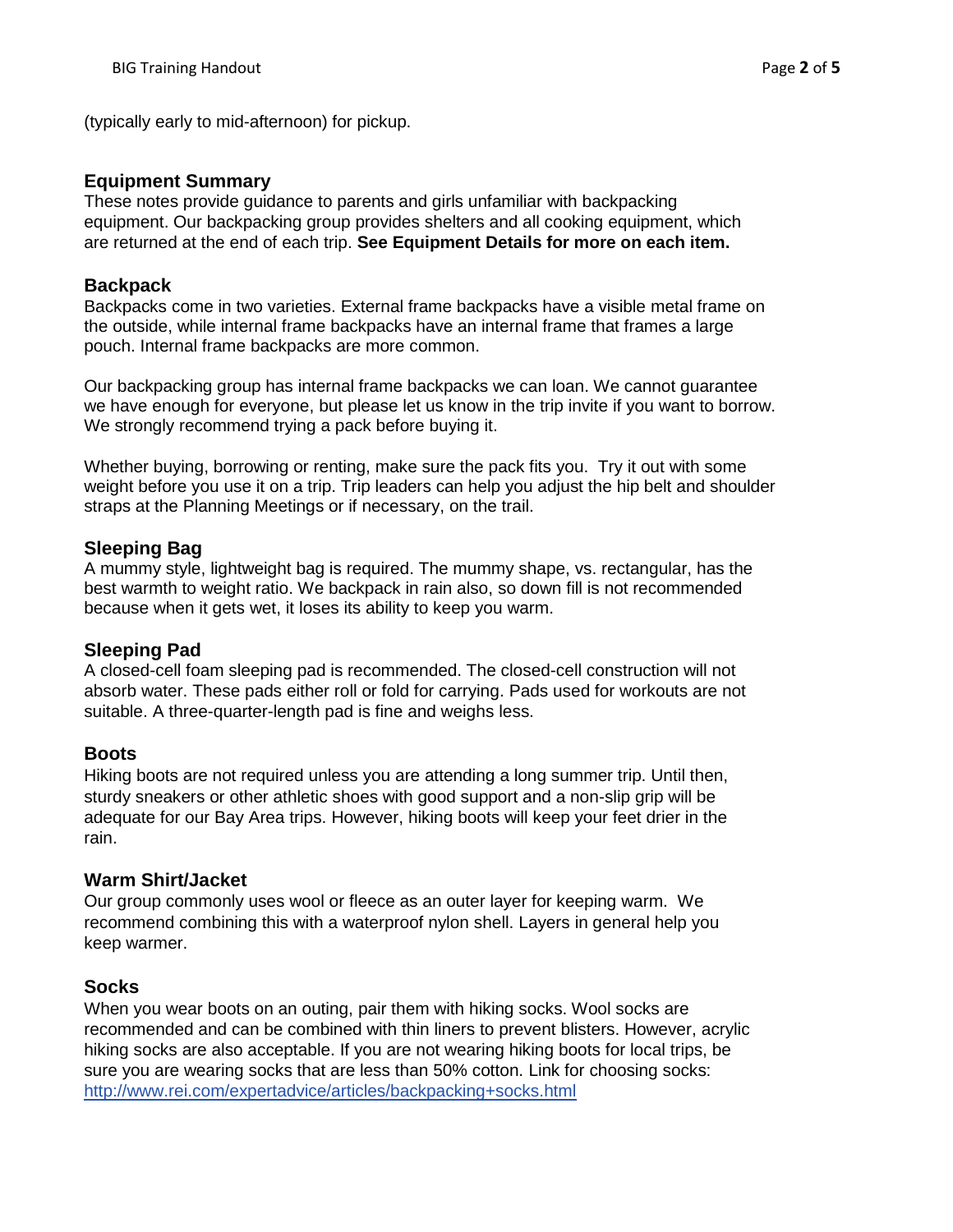### **Water Bottles and Personal Dishes**

Bring your own utensils, cup, and bowl. Lightweight plastic or metal is recommended. Bring two unbreakable 32 ounce/1-quart (1 liter) plastic water bottles or water bladders. Link to bottle example:

<https://www.rei.com/product/402049/nalgene-ultralite-wide-mouth-water-bottle-32-fl-oz> Link to a bladder example:

<https://www.rei.com/product/820769/platypus-platy-water-bottle-70-fl-oz>

### **Shelters and Ground Covers**

You don't need to purchase a shelter or a tent. Our group has tarps with ropes, stakes, and poles that serve as shelters on most outings, and we have tents for use in really rainy weather. For ground covers we provide Tyvek. This is very light weight, durable and waterproof.



### **Stoves, Fuel and Cooking Gear**

Our group provides stoves and cooking pots and pans. We use fuel canisters containing compressed fuel, which is a mixture of butane and propane. We'll provide each cooking group with a can of fuel and a "Billie Kit" which consists of two pots, a shallow pan, the stove, a lighter, soap, and a sponge. We also have cooking spoons, spatulas, and non-stick frying pans if your planned menu requires them.

### **Sources of Equipment**

1) REI is a membership store, which is open to the public but pays back year-end dividends to members. Lifetime membership costs \$20 and the annual dividend averages 10%. This store has quality equipment, often at prices that are competitive even before the discount. They will take anything back if something is wrong with it, even after substantial use up to 1 year. They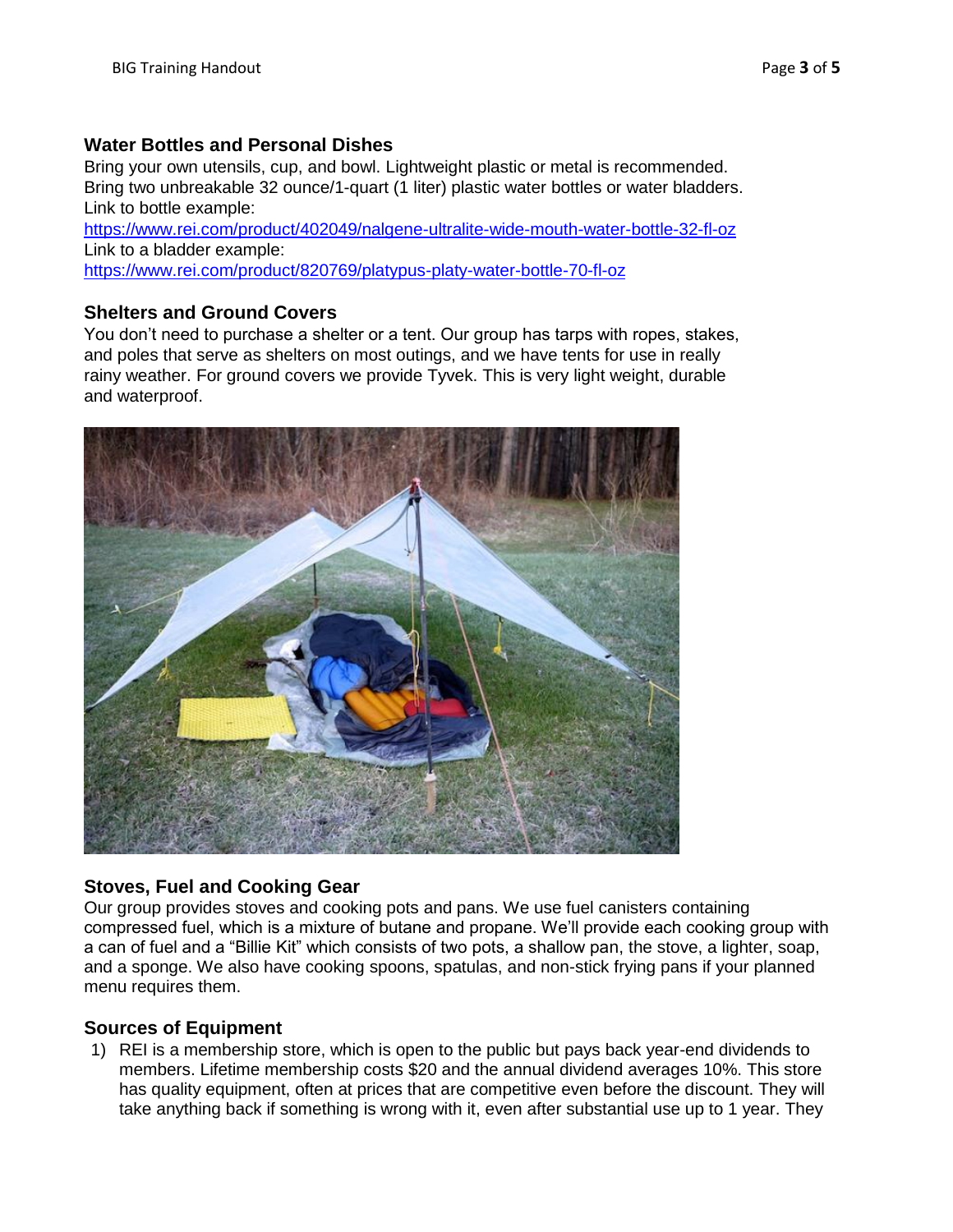have monthly (members-only) "Garage" sales of returned equipment at which great bargains can often be found. They also rent equipment. [https://www.rei.com](https://www.rei.com/)

- 2) Sports Basement is a warehouse-style store that has exceptionally good prices. They rent gear and have a similar return policy as REI. [https://shop.sportsbasement.com](https://shop.sportsbasement.com/)
- 3) Any Mountain is another good place to look for a somewhat different brand selection from REI. [https://www.anymountain.net](https://www.anymountain.net/)
- 4) Big 5 Sporting Goods is another source for clothing and camping gear. [www.big5sportinggoods.com/](http://www.big5sportinggoods.com/)
- 5) Costco Seasonally have camping items. [https://www.costco.com](https://www.costco.com/)

## **Equipment Details Backpack**

Desired Features:

- Nylon pack
- Well-padded shoulder straps
- Well-padded hip belt
- Enough space to include a sleeping bag
- Two or more outside pockets
- Lightweight and adjustable

Other useful features include: chest strap, water bladder pouch, and head bag (top pouch) Example of backpack: <https://www.rei.com/product/126717/osprey-aura-ag-65-pack-womens>

#### **Packing a Backpack**

A properly packed backpack can feel lighter than it actually is. For trail hiking with a heavy pack, put the heavy items near your core, i.e. the middle of your back and layer the medium and lighter gear around it. Put any items you need on the trail within reach, i.e. pockets and top pouch. For more details, try this link.<https://www.rei.com/learn/expert-advice/loading-backpack.html>

**General Pointers:** Always start by packing your sleeping bag into the bottom of your pack (do not hang it on the outside). This serves as a good base for the rest of your load, and all of your other gear will help compress the bag. Packing heavy gear is easier if you lay the pack horizontally and fill around it with lighter gear. Keep a pile of clothing and other soft gear to fill any vacant spaces created by hardware. Bulky items like ropes, tent poles, and foam pads can be attached to the exterior lash points of the pack but remember to keep your center of gravity and balance in mind. For exterior gear, the best place is under the side compression straps. The top of the pack is good for light items, such as foam pads.

# **Sleeping Bag**

Next to footwear, no other piece of equipment is so important to comfort and health on a backpacking trip as your sleeping bag. For warmth vs. weight, down bags are the best, but they lose their loft and insulating ability when they are wet. A bag with 3 pounds or more of synthetic fill is the best bet for backpacking in the Bay Area. If soaked, it can be wrung out and used that night. It is durable and non-allergenic. Both inside and outside surfaces should be nylon for light weight and durability. A mummy bag construction is important, with a cord tie at the top of the bag to close it up around your face on cold nights.

Most bags have a temperature rating on the packaging that represents the minimum temperature at which one can be comfortable in the bag. For our trips we recommend at least 20 Degree ratings. Even a bag rated for zero degrees Fahrenheit is quite comfortable on warm spring evenings. Make sure that the bag weighs less than 4 pounds. Additionally, if you tend to be cold at